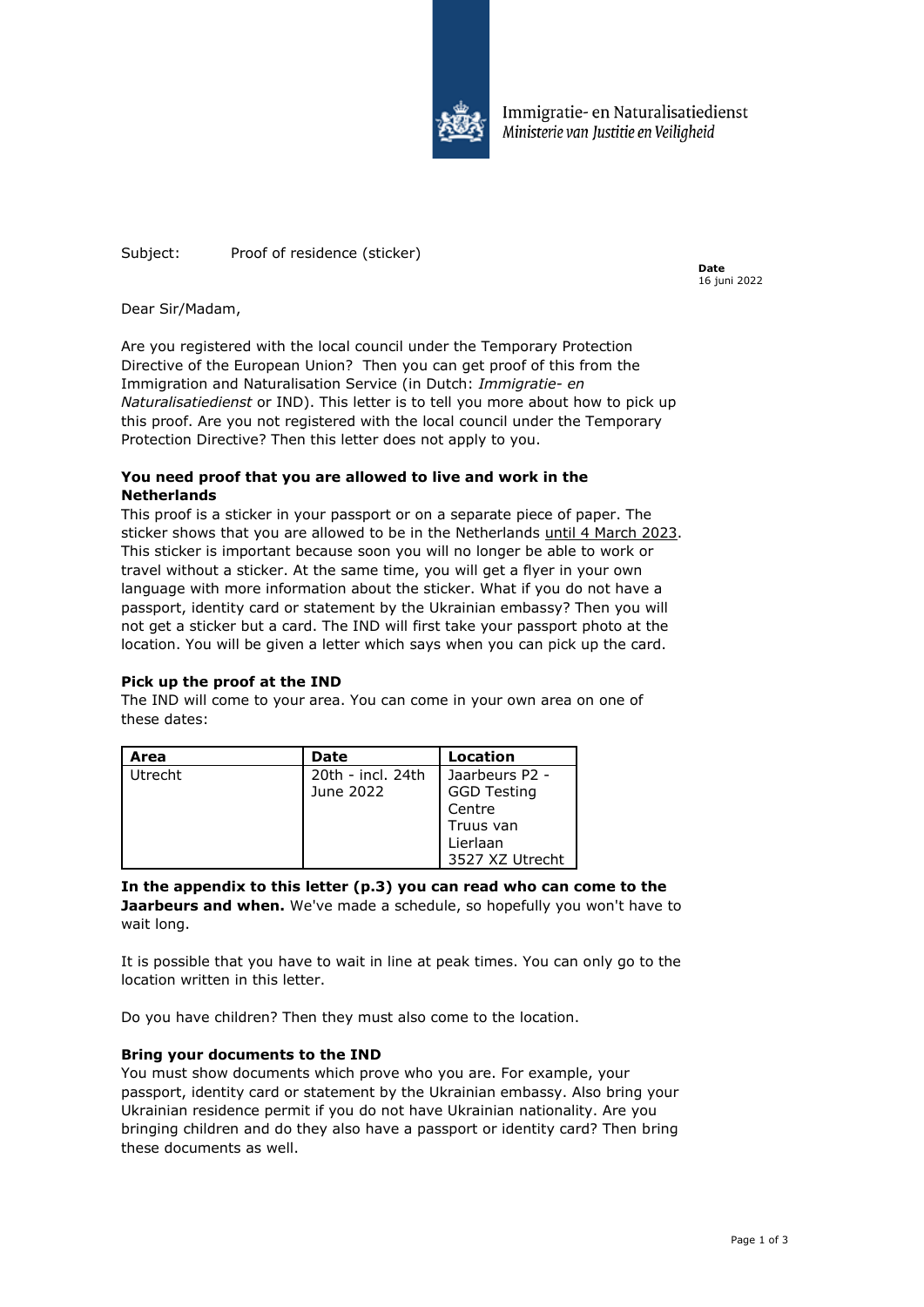## **You will fill in an IND application form at the location**

The IND uses the application form to register you correctly. Your application for residence under the directive as mentioned at the top of this letter already started officially when you registered with the local council. The IND application form is called M35H and is an official asylum application. Because you fall under the Temporary Protection Directive, your rights are different from a standard asylum application. If you have children younger than 15 years old, you must also enter them on your application form. Each child will get their own sticker or card.

## **The IND will ask if you committed a punishable offence or crime**

For this, everyone over 12 must fill in a form at the location. This is the antecedents certificate. You will also sign this certificate. The IND uses it to check whether you do not pose a threat to public order.

### **What to do if you are unable come to the location**

Are you unable to come at the day or days mentioned in this letter? Then you can go to the GGD testing centre in Amersfoort, Hoefseweg 9. You can do this from 11th July to 15th July 2022 inclusive, from 09.00-12.00 and 13.00-16.30.

## **Have you got questions?**

For more information in English, go to [ind.nl/ukraine.](https://www.ind.nl/en/ukraine) Do you have a question about the location or day on which you can pick up your proof of residence? Then call 088 40 34 361. This telephone number can be reached from Monday 20 June. You can call from Monday to Friday from 9:00 am to 5:00 pm. The local council does not have any information for you about this letter.

Yours sincerely,

The Minister for Migration, on his behalf,

Madeleine van Harten *Project secretary* 

**Date** 16 juni 2022